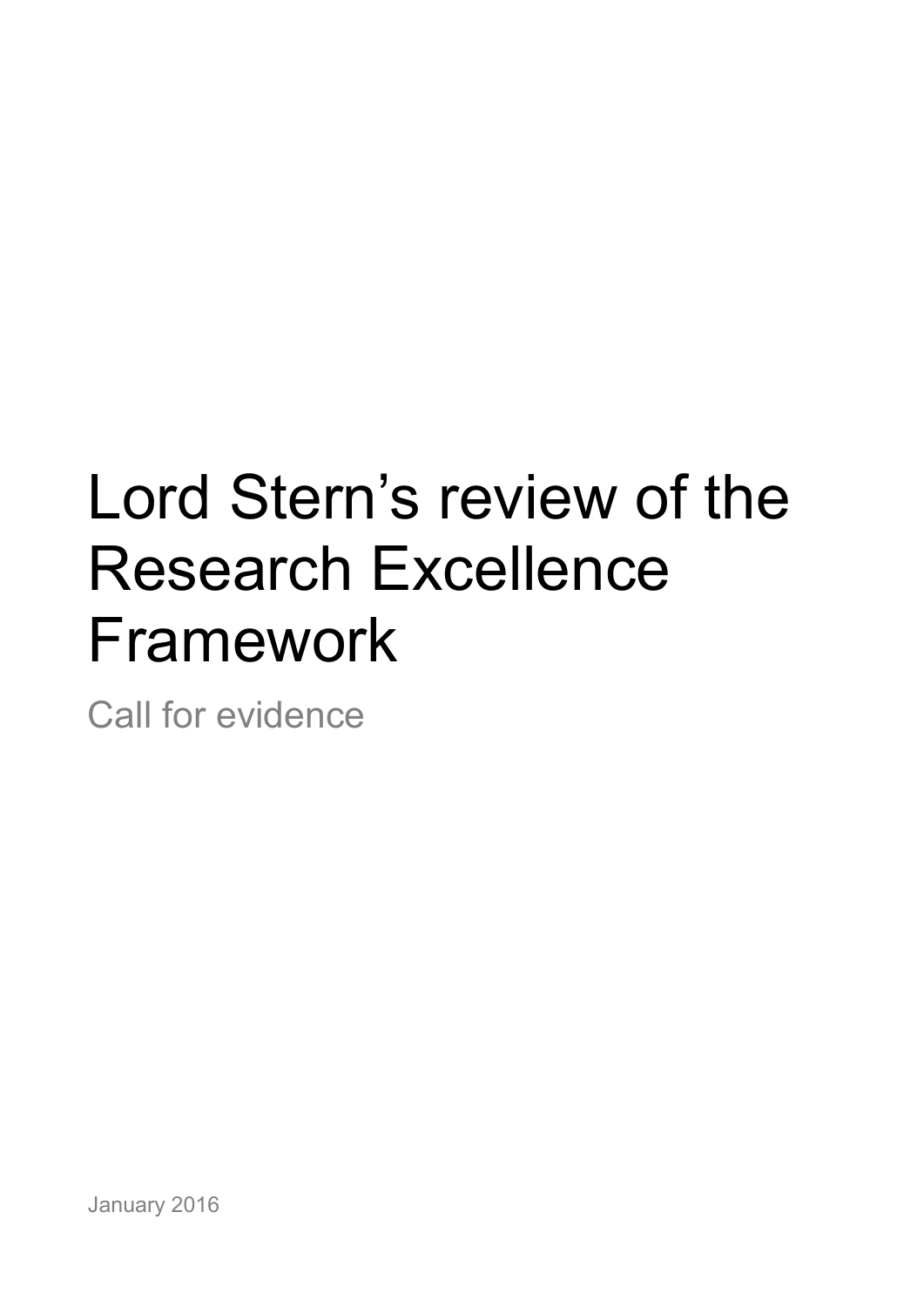## **Contents**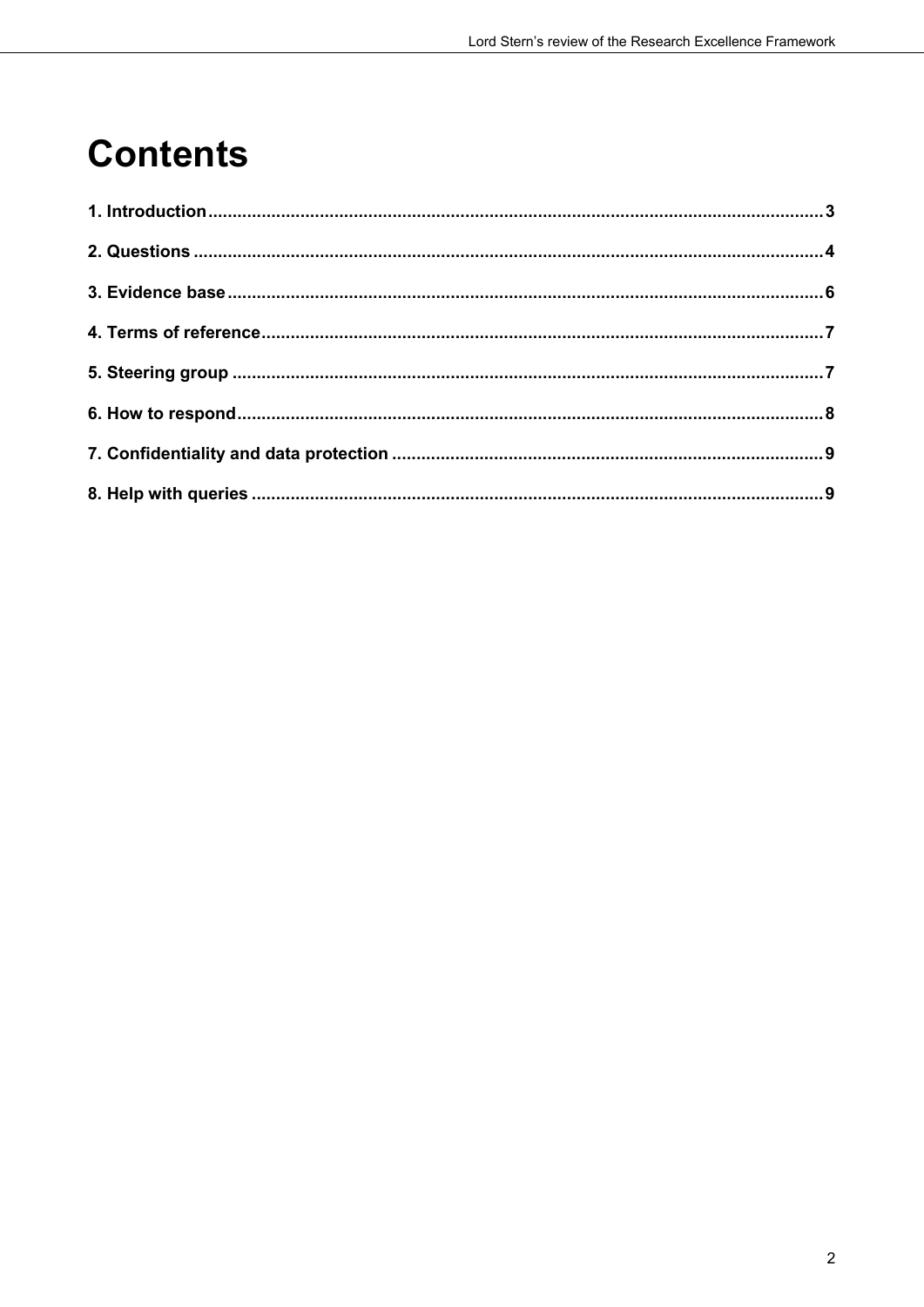# <span id="page-2-0"></span>**1. Introduction**

On 16 December 2015, Universities and Science Minister Jo Johnson launched a UK-wide review of the Research Excellence Framework (REF) to ensure that future university research funding is allocated more efficiently, offers greater rewards for excellent research and reduces the administrative burden on institutions. The review is chaired, in a personal capacity, by the President of the British Academy, Lord Nicholas Stern.

The Government, Lord Stern and the Review Steering Group are agreed on the vital role of quality-related research funding (QR) as part of the UK's dual-funding system. Research assessment to recognise excellence and impact is important for a principled and evidence-based distribution of resources through QR and ultimately to contribute to national research strategies. But there may be opportunities to make the REF more effective and efficient in achieving this. It is essential that research assessment is fit for purpose, efficient, and carries the confidence of the UK academic community and other stakeholders. This review seeks to consider these aspects.

The review has already received many helpful inputs through the community's response to the Higher Education Green Paper consultation questions on the REF. We want to build on those responses. The review will also draw on the rich literature available evaluating the REF and predecessor RAE assessments (see [Evidence base\)](#page-5-0). Through this call for additional evidence we want to explore some of the issues that have arisen in early discussions and investigate ways in which a simpler, lighter-touch, system for the REF might be developed.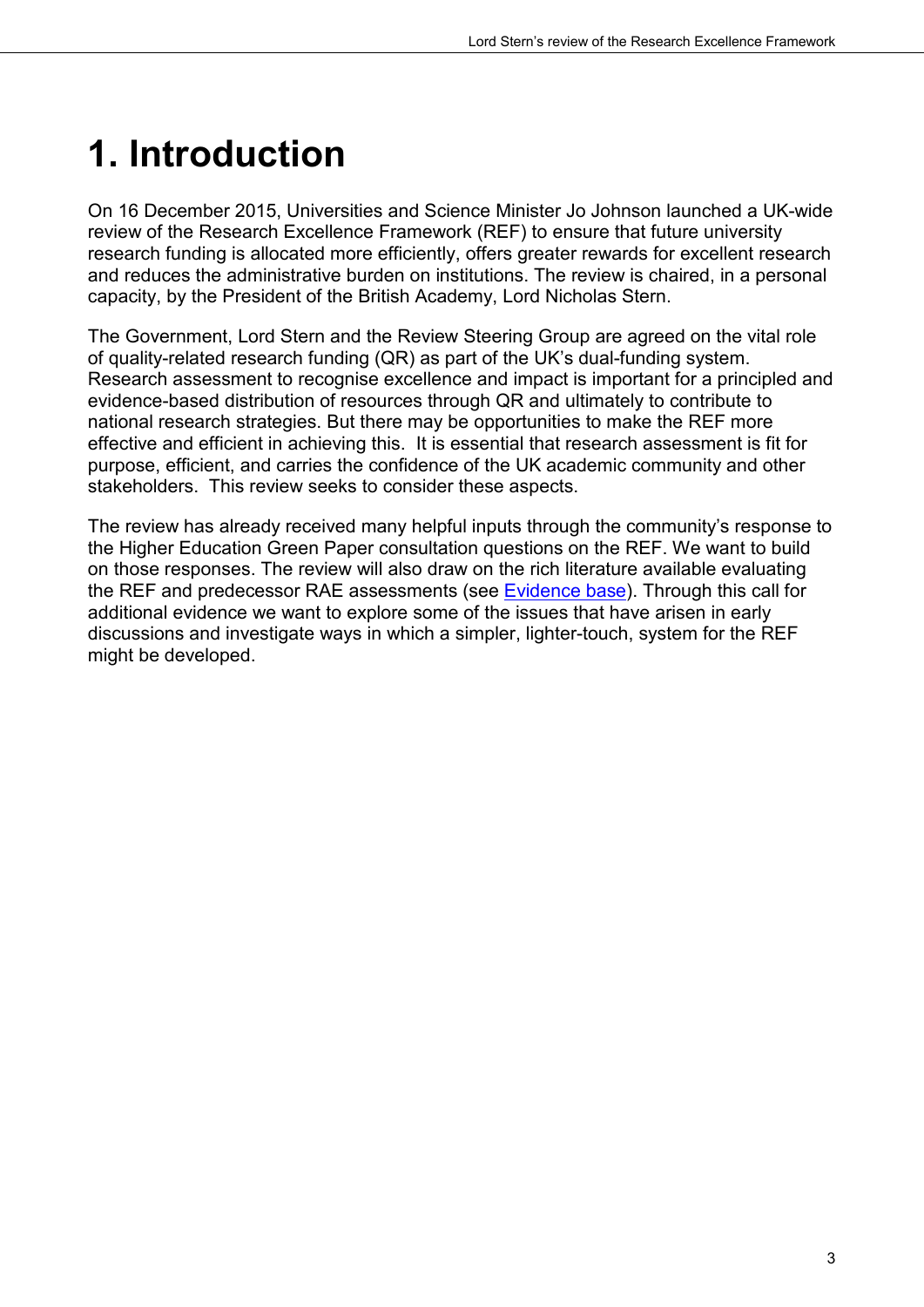## <span id="page-3-0"></span>**2. Questions**

The primary purpose of the REF is to inform the allocation of quality-related research funding (QR).

- 1. What changes to existing processes could more efficiently or more accurately assess the outputs, impacts and contexts of research in order to allocate QR? Should the definition of impact be broadened or refined? Is there scope for more or different use of metrics in any areas?
- 2. If REF is mainly a tool to allocate QR at institutional level, what is the benefit of organising an exercise over as many Units of Assessment as in REF 2014, or in having returns linking outputs to particular investigators? Would there be advantages in reporting on some dimensions of the REF (e.g. impact and/or environment) at a more aggregate or institutional level?

While the primary purpose of REF is QR resource allocation, data collected through the REF and results of REF assessments can also inform disciplinary, institutional and UKwide decision making.

- 3. What use is made of the information gathered through REF in decision making and strategic planning in your organisation? What information could be more useful? Does REF information duplicate or take priority over other management information?
- 4. What data should REF collect to be of greater support to Government and research funders in driving research excellence and productivity?

The incentive effects of the REF shape academic behaviour, such as through the introduction of the impact criteria.

5. How might the REF be further refined or used by Government to incentivise constructive and creative behaviours such as promoting interdisciplinary research, collaboration between universities, and/or collaboration between universities and other public or private sector bodies?

Previous studies have focused on the costs of REF with respect to the time and resources needed for the submission and assessment processes. The Review is also interested in views and any associated evidence that the REF influences, positively or negatively, the research and career choices of individuals, or the development of academic disciplines. It is also interested in views on how it might encourage institutions to `game-play' and thereby limit the aggregate value of the exercise.

6. In your view how does the REF process influence, positively or negatively, the choices of individual researchers and / or higher education institutions? What are the reasons for this and what are the effects? How do such effects of the REF compare with effects of other drivers in the system (e.g. success for individuals in international career markets, or for universities in global rankings)? What suggestions would you have to restrict gaming the system?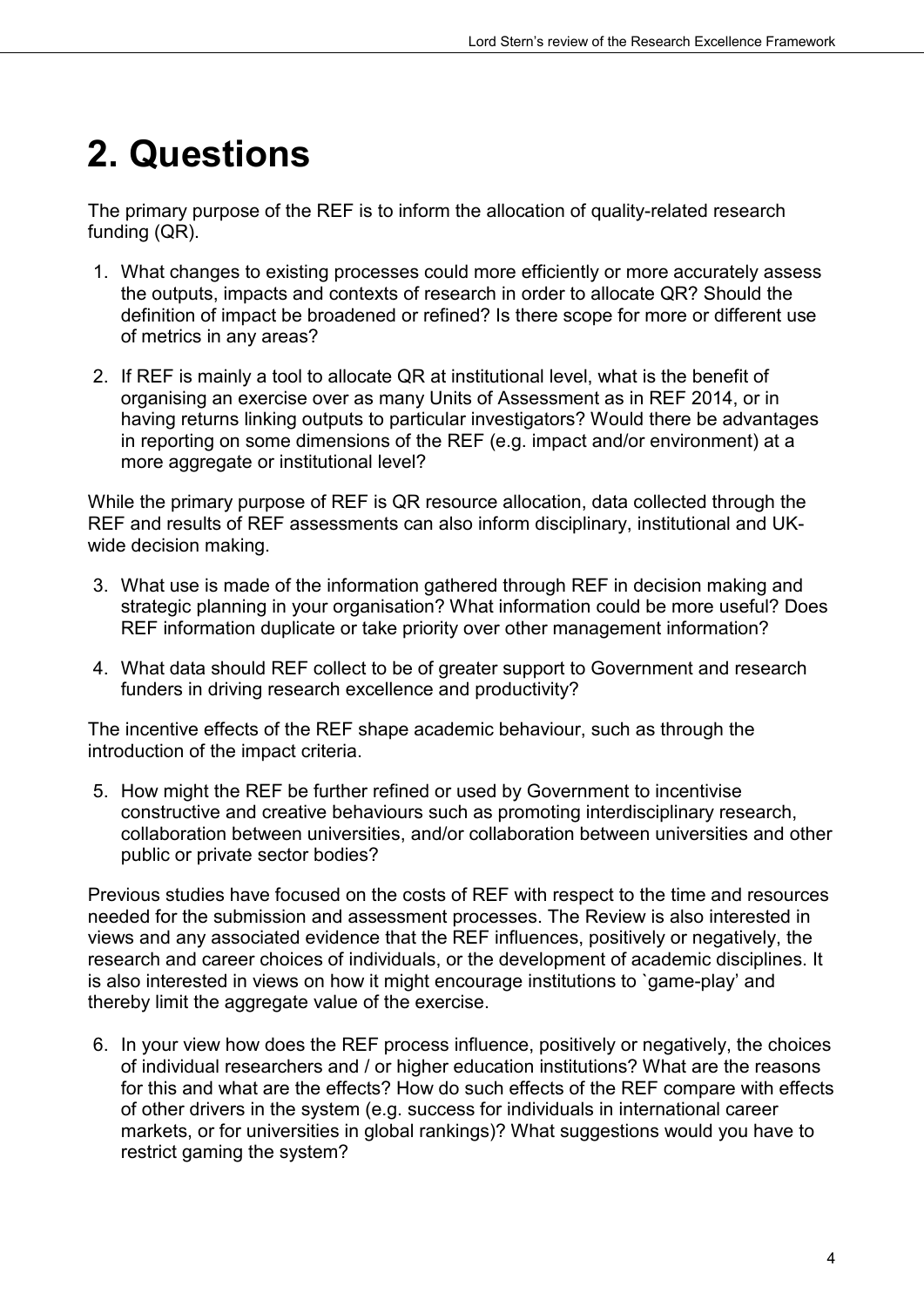7. In your view how does the REF process influence the development of academic disciplines or impact upon other areas of scholarly activity relative to other factors? What changes would create or sustain positive influences in the future?

Much of REF focuses on the retrospective analysis of success achieved by institutions either through output or impact. Yet the resources provided anticipate continued success based on that track record. Are there means of better addressing forward-looking institutional plans and priorities, and how these might feed in to national policy?

8. How can the REF better address the future plans of institutions and how they will utilise QR funding obtained through the exercise?

The Review is keen to hear of creative ideas and insights and to be open in its approach.

9. Are there additional issues you would like to bring to the attention of the Review?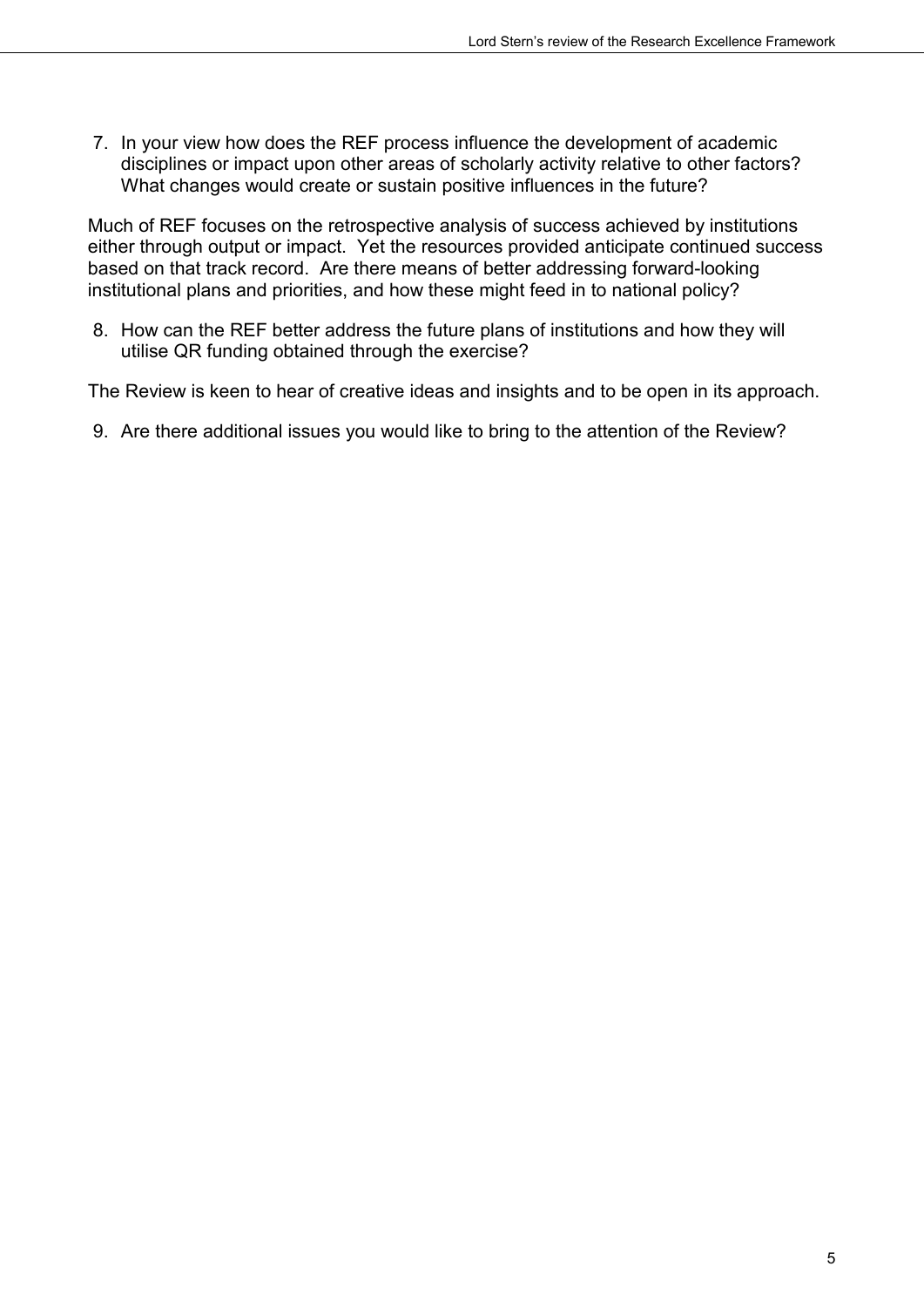#### <span id="page-5-0"></span>**3. Evidence base**

Following the publication of the results of the first REF exercise in December 2014, the UK HE funding bodies commissioned a number of projects to evaluate REF 2014. The reports listed below are available at: [www.hefce.ac.uk/rsrch/REFreview/](http://www.hefce.ac.uk/rsrch/REFreview/) 

a. [Independent Evaluation of Impact in REF2014](http://www.hefce.ac.uk/pubs/rereports/Year/2015/REFimpacteval/Title,103726,en.html)

HE funding bodies commissioned RAND Europe to conduct an evaluation of the impact element of REF 2014.

b. An initial analysis [of the REF impact case studies](http://www.hefce.ac.uk/pubs/rereports/Year/2015/analysisREFimpact/)

Digital Science, a division of Macmillan Science & Education, working in conjunction with Nature Publishing Group and the policy institute at King's College London were commissioned to analyse the 7000 REF impact case studies and create a searchable database.

c. [Institutional feedback](http://www.hefce.ac.uk/rsrch/REFreview/feedback/)

All institutions participating in the REF 2014 were invited to feedback on the process.

d. [Accountability review](http://www.hefce.ac.uk/pubs/rereports/Year/2015/refreviewcosts/Title,104406,en.html)

An independent review by Technopolis of the overall costs, benefits and burden for HEIs of participating in REF 2014, based on a sample from across the UK.

e. [Multi and interdisciplinary research](http://www.hefce.ac.uk/pubs/rereports/Year/2015/interdisc/Title,104883,en.html)

Review in partnership with Research Councils UK, gathering a range of evidence on multi- and interdisciplinary research in the UK

f. [Equality and diversity in the REF](http://www.ref.ac.uk/equality/edapreport/)

Report from the Equality and Diversity Advisory Panel on the measures to support equality and diversity in the REF 2014.

g. [Selection of staff for inclusion in the REF 2014](http://www.hefce.ac.uk/pubs/year/2015/201517/)

Report on the staff selected for submission to REF2014

h. [REF 2014 Panel overview reports](http://www.ref.ac.uk/panels/paneloverviewreports/)

Each of the four main panels and its sub-panels produced an overview report detailing how they carried out the assessment, and providing observations about the assessment and the state of research within their discipline areas.

i. [The Metric Tide: A Review of Role of Metrics in Research Assessment & Management](http://www.hefce.ac.uk/pubs/rereports/Year/2015/metrictide/Title,104463,en.html)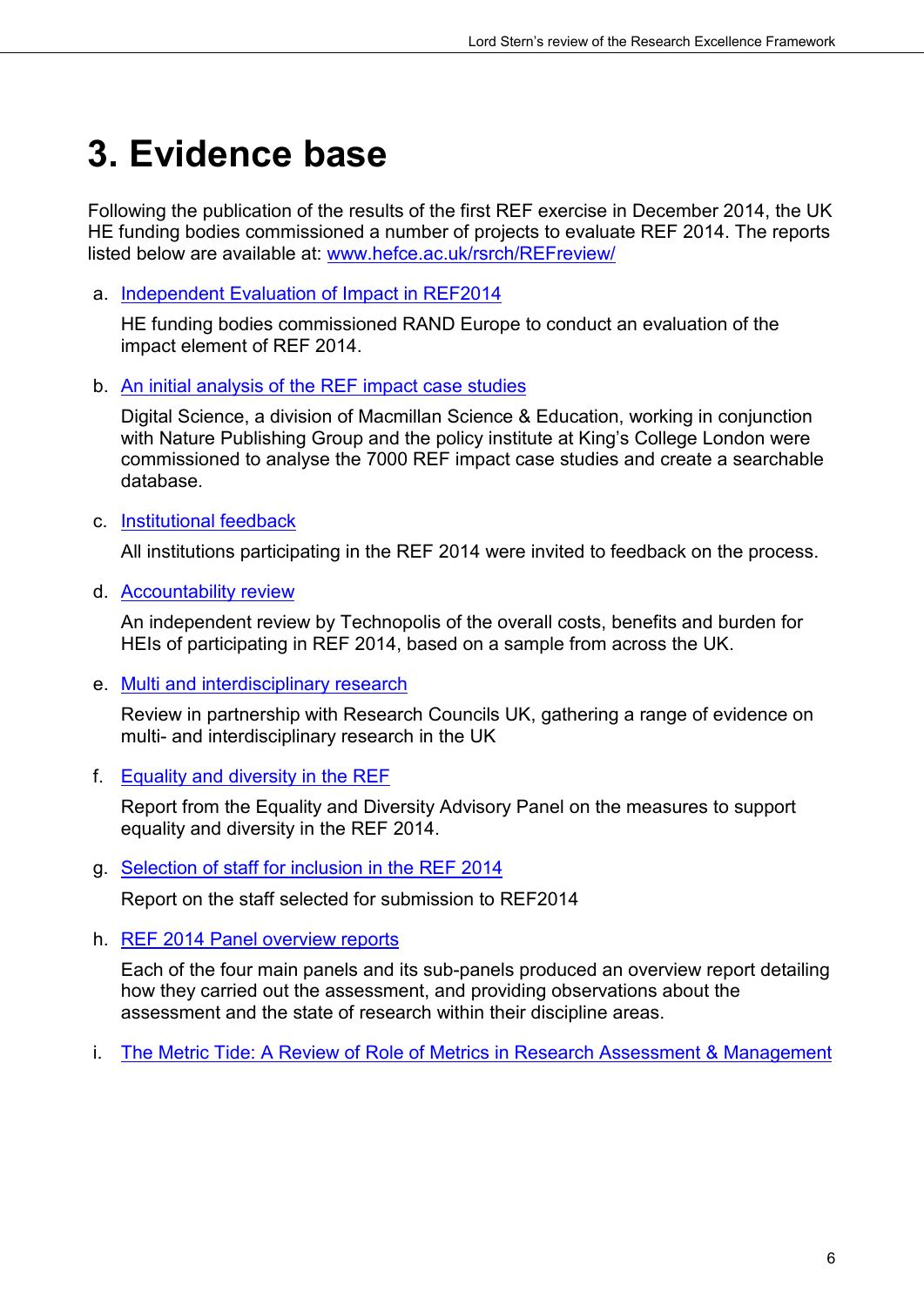#### <span id="page-6-0"></span>**4. Terms of reference**

The review will investigate different approaches to the evaluation of UK higher education research performance which can encourage and strengthen the emphasis on delivering excellent research and impact, while simplifying and reducing the administrative burden on the HE sector.

The review will draw on the evidence from the evaluation of REF2014 and will consider other models of research performance assessment, which could provide robust means of informing future research funding allocations.

The review will provide options for future iterations of the REF focusing on a simpler, lighter-touch method of research assessment, that more effectively uses data and metrics while retaining the benefits of peer review. The review should ensure that a future process identifies and supports excellent research across the UK, including dynamic changes in research quality and emerging areas of research excellence, retains the frequency of approach of the current REF arrangements (a 5-6 year cycle) and secures the confidence of the HE/Academic sector.

# <span id="page-6-1"></span>**5. Steering group**

The Government recognises the importance of ensuring that experts are responsible for overseeing the Review. Hence it will be overseen by a Steering Group, which will be chaired by Lord Stern, President of the British Academy. The other members of the Steering group are;

- Professor Julia Black, Professor of Law and Pro-director for Research, London School of Economics
- Professor Sir Leszek Borysiewicz, immunologist and Vice-Chancellor, Cambridge **University**
- Professor Dame Vicki Bruce, psychologist, Newcastle University
- Professor Linda Colley, historian, Princeton University
- Gareth Davies, Director General of Business and Science, BIS
- Professor Julia King, The Baroness Brown of Cambridge, engineer and Vice-Chancellor, Aston University
- Professor Alex Halliday, geochemist, Oxford University and Vice-President and Physical Secretary, The Royal Society
- Professor Anton Muscatelli, economist and Vice-Chancellor, Glasgow University
- Professor Sir John Tooke, medical scientist, UCL and Past President, Academy of Medical Sciences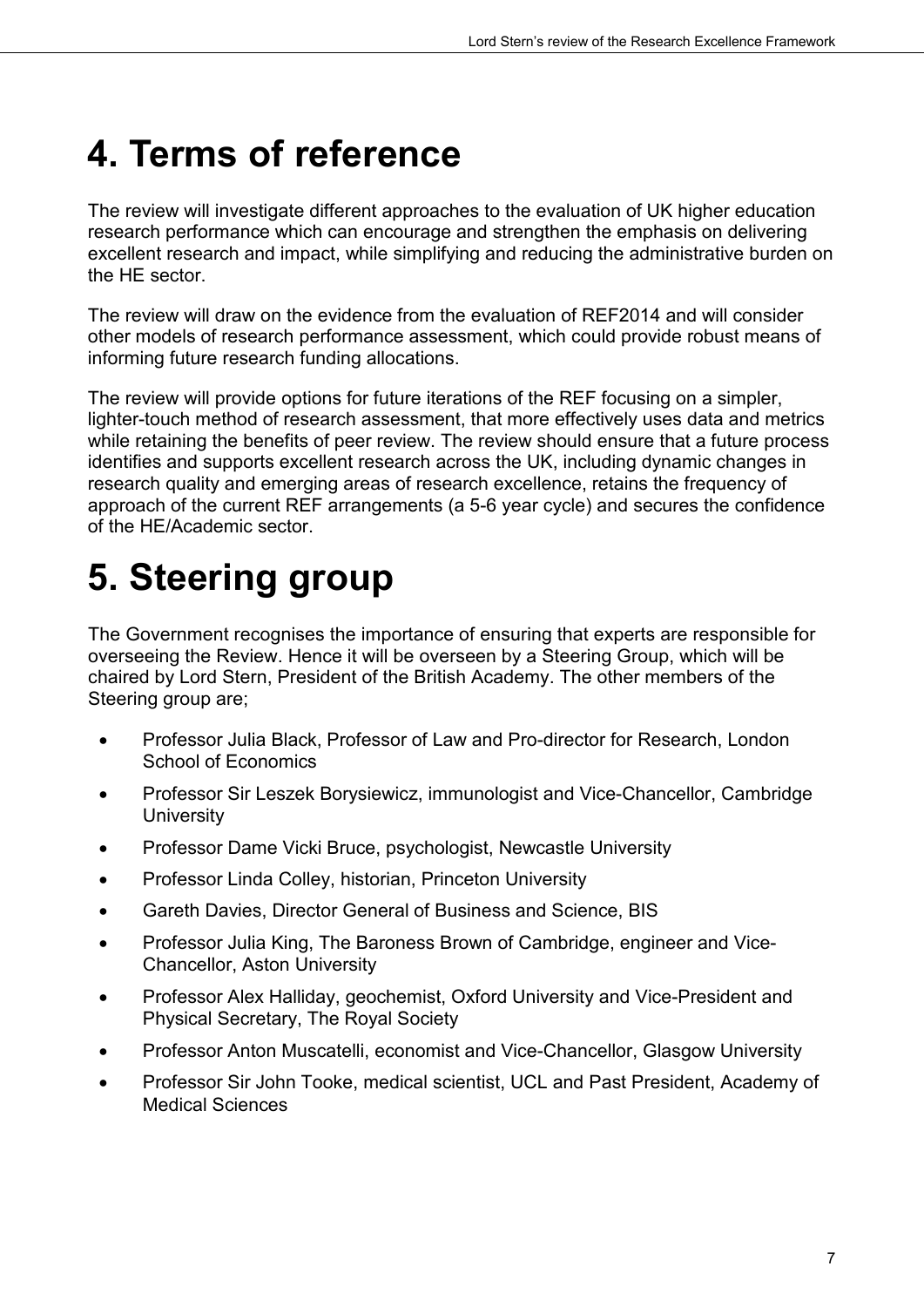#### <span id="page-7-0"></span>**6. How to respond**

When responding please state whether you are responding as an individual or representing the views of an organisation. If you are responding on behalf of an organisation, please make it clear who the organisation represents by selecting the appropriate interest group on the consultation form and, where applicable, how the views of members were assembled.

We would prefer respondents to use the Citizenspace website to log their responses online at [https://bisgovuk.citizenspace.com/research-strategy/ref.](https://bisgovuk.citizenspace.com/research-strategy/ref)

We will also be able to take submissions by email at the address [REFreview@bis.gsi.gov.uk.](mailto:REFreview@bis.gsi.gov.uk)

Written submissions should also respond directly to the questions set out in the Call for Evidence.

Responses to this call for evidence should be limited to not more than 3,000 words in total, and may focus on a sub-set of the question areas.

Responses must be received by **Thursday 24 March 2016**.

The consultation response form is available electronically on the consultation page: [www.gov.uk/government/consultations/research-excellence-framework-review-call-for](https://www.gov.uk/government/consultations/research-excellence-framework-review-call-for-evidence)[evidence](https://www.gov.uk/government/consultations/research-excellence-framework-review-call-for-evidence) (until the consultation closes). The form can be submitted by email or by post to:

Hannah Ledger Research Strategy Unit Department for Business, Innovation and Skills 1 Victoria Street London SW1H 0ET

Email: [REFreview@bis.gsi.gov.uk](mailto:REFreview@bis.gsi.gov.uk)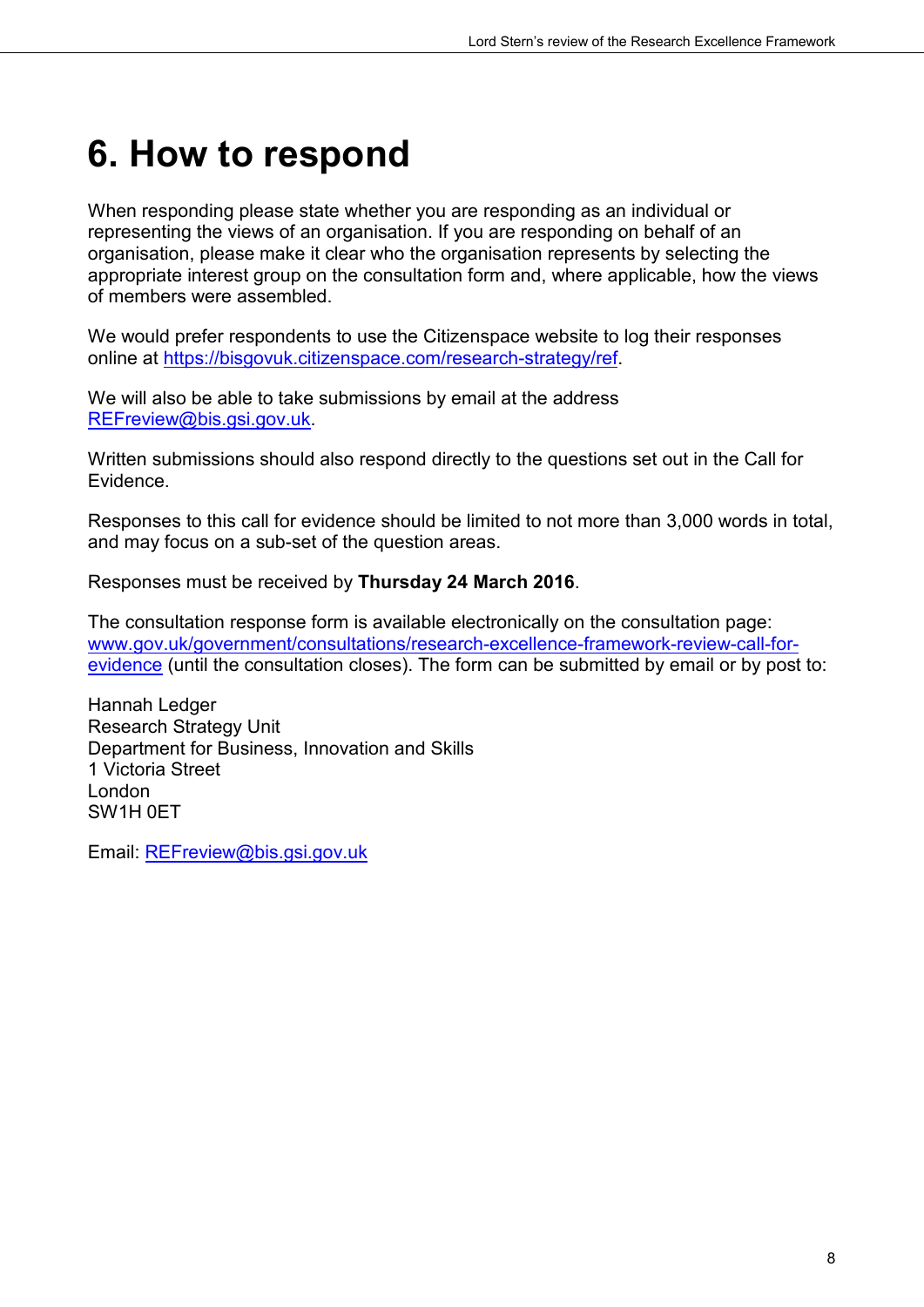#### <span id="page-8-0"></span>**7. Confidentiality and data protection**

Information provided in response to this consultation, including personal information, may be subject to publication or release to other parties or to disclosure in accordance with the access to information regimes (these are primarily the Freedom of Information Act 2000 (FOIA), the Data Protection Act 1998 (DPA) and the Environmental Information Regulations 2004). If you want information, including personal data that you provide to be treated as confidential, please be aware that, under the FOIA, there is a statutory Code of Practice with which public authorities must comply and which deals, amongst other things, with obligations of confidence.

In view of this it would be helpful if you could explain to us why you regard the information you have provided as confidential. If we receive a request for disclosure of the information we will take full account of your explanation, but we cannot give an assurance that confidentiality can be maintained in all circumstances. An automatic confidentiality disclaimer generated by your IT system will not, of itself, be regarded as binding on the department.

## <span id="page-8-1"></span>**8. Help with queries**

Questions about the document can be addressed to:

Hannah Ledger Research Strategy Unit Department for Business, Innovation and Skills 1 Victoria Street London SW1H 0ET

Email: [REFreview@bis.gsi.gov.uk](mailto:REFreview@bis.gsi.gov.uk)